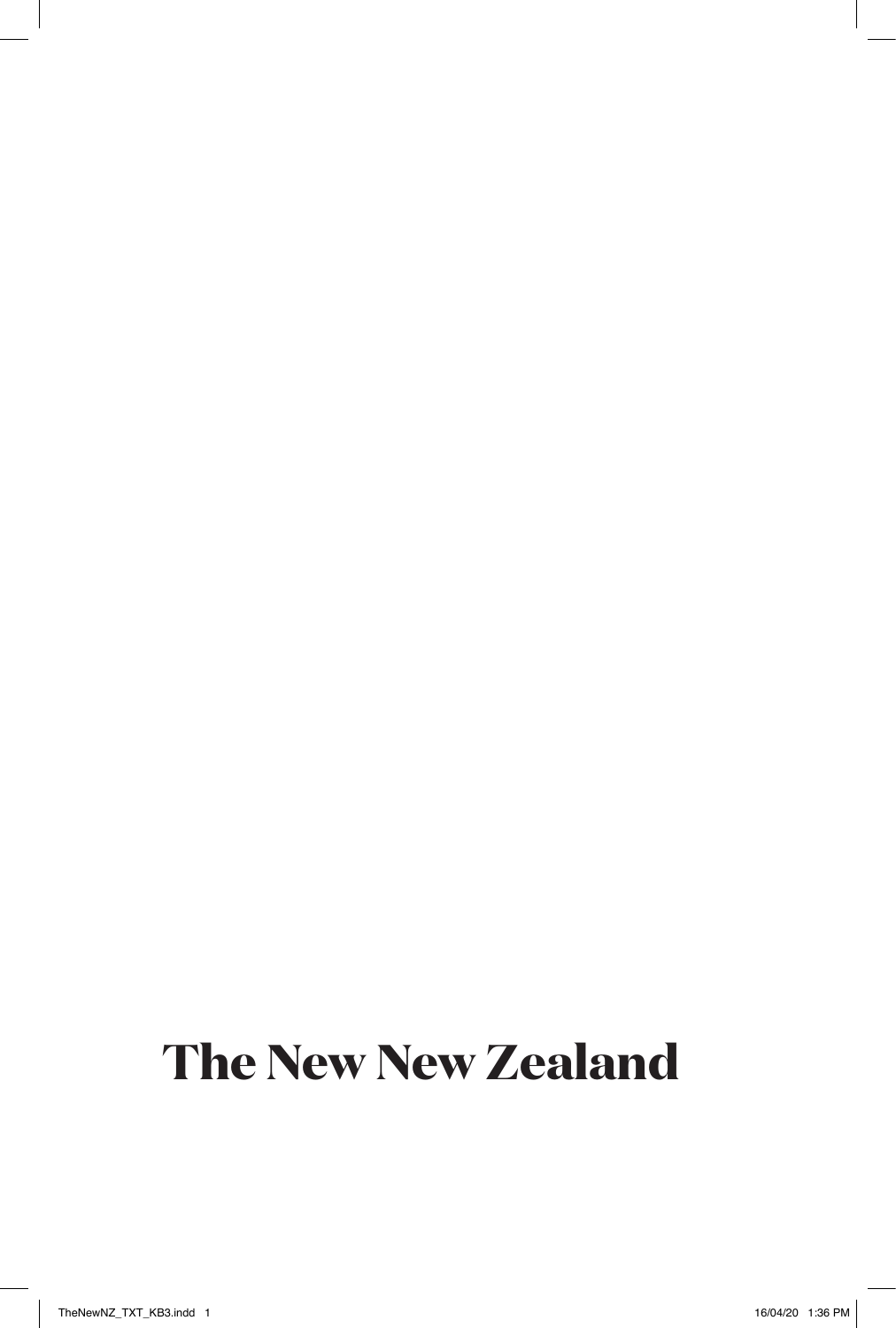This book is dedicated to two John Spoonleys — one is my father, born in 1913 and a migrant to New Zealand from Liverpool, who taught me the importance of understanding and tolerance — and the other is my grandson, also John, who was born 106 years later.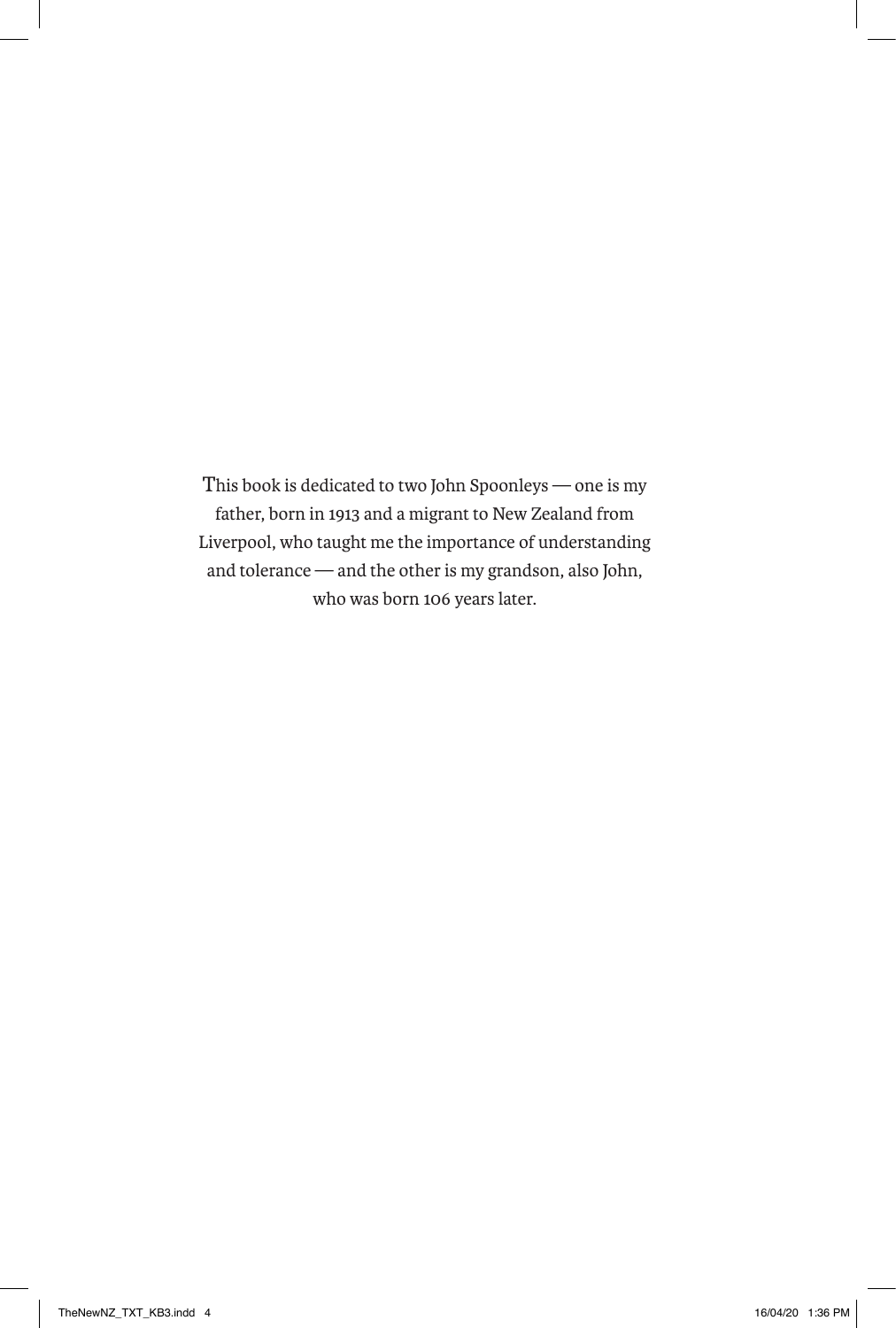### **Preface**

xx

**Chapter One A Reshaped Society** xx

### **Chapter Two Understanding Demography**

xx

**Chapter Three Modern Families** xx

**Chapter Four Where Have All the Babies Gone?** 

xx

**Chapter Five**

**'Here We Come'** xx

**Chapter Six The New Zealand Diaspora** xx

**Chapter Seven The Rise — or Fall of Regions** xx

**Chapter Eight Supercity** xx

**Chapter Nine When I'm 64** 

xx

**Chapter Ten 'OK Boomer'**

xx

**Chapter Eleven A 'New' New Zealand** xx

**Notes** xx **Acknowledgements** xx **About the author** xx **Index** xx

# **Table of Contents**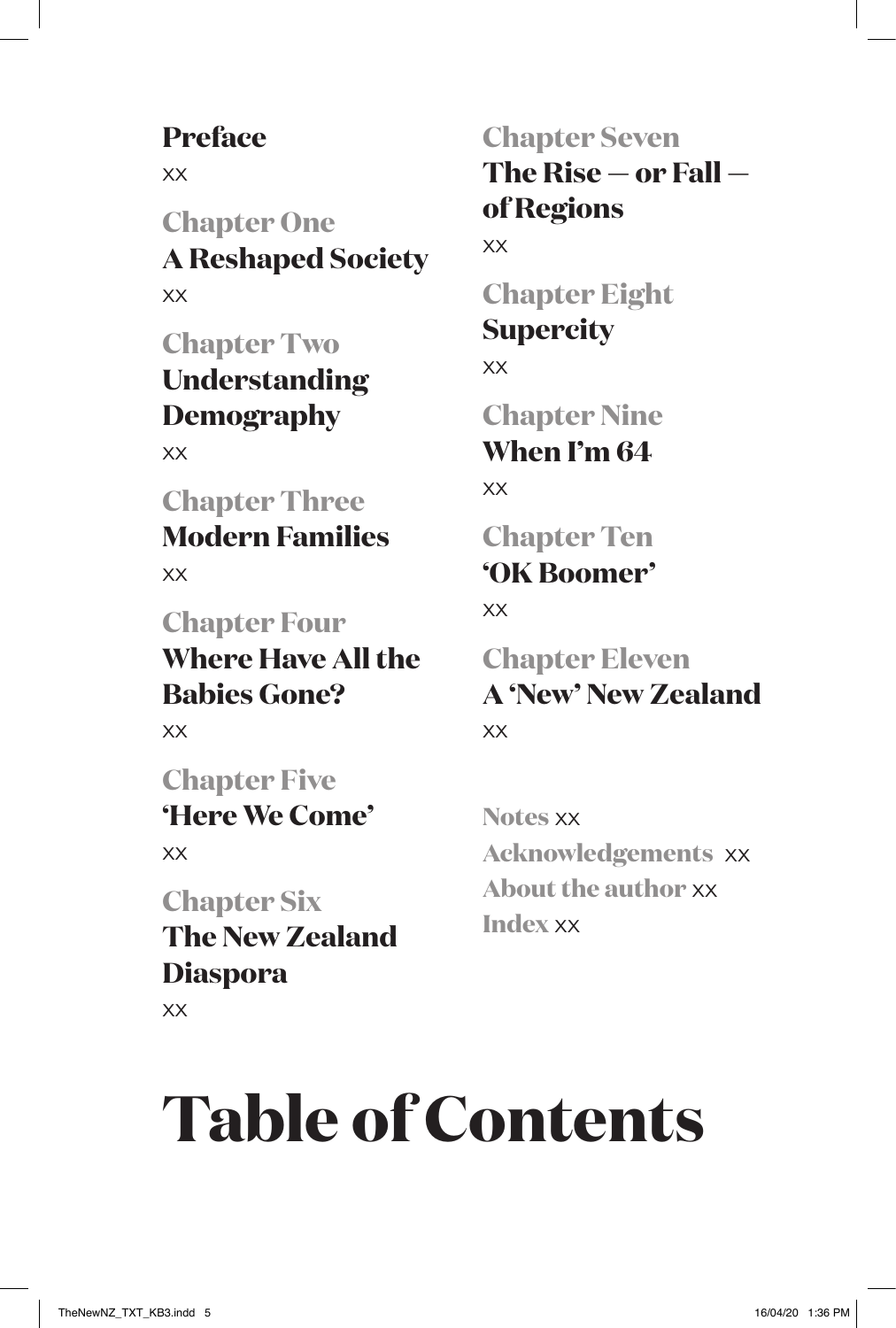## **Preface**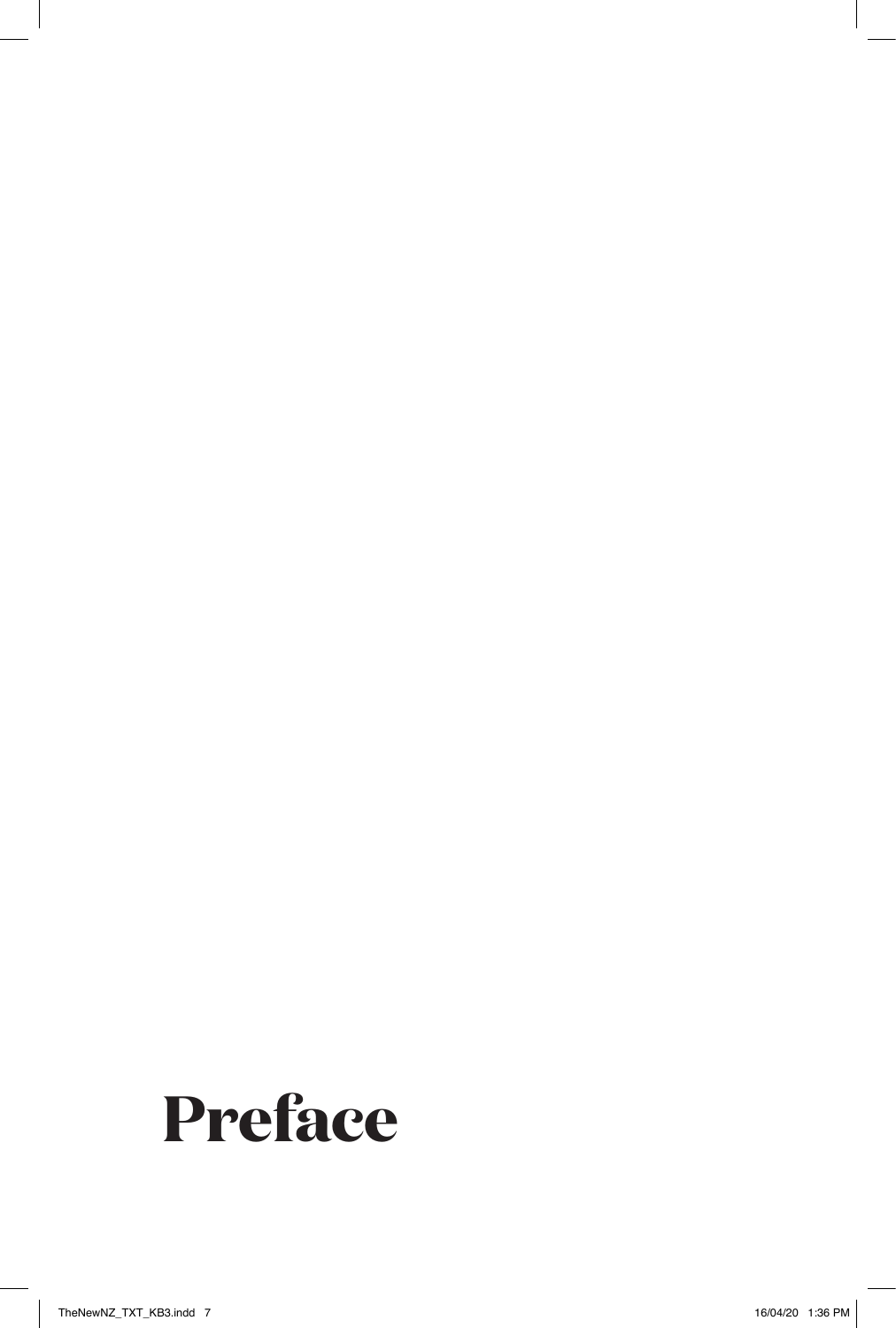t moments in the history of communities, countries or the world,<br>key elements of demography — fertility, mortality and migration —<br>can coalesce to reshape societies, sometimes in dramatic ways. This<br>might again because of key elements of demography — fertility, mortality and migration can coalesce to reshape societies, sometimes in dramatic ways. This might occur because of disease, disaster or conflict — the influenza pandemic just after the First World War and the loss of life in major wars, for example. It might occur as a result of government policies that encourage more births: the election in 1935 of a Labour government and the extension of the welfare state, in which policies were built around a family wage and various family allowances, for example.

These shifts can be local and specific, but there also are moments when demographic change alters the very nature and structure of a community or nation, shifting the way in which they operate and determining policy options. One such transformation in our recent history is the arrival between 1945 and 1964 (sometimes given as 1965) of the baby boomers. The size of this very large cohort has had major consequences for the provision of services, from maternity care through to housing and education. Now, as New Zealand enters the 2020s, with its population on the brink of five million, the ageing of the baby boomers is a major consideration. It is creating an environment we have not encountered before, and it's combining with other population shifts to become disruptive.

A very different Aotearoa New Zealand is emerging. Much of the demographic change is unprecedented in this young country, and in human history in general. On the one hand is the very large size of the cohort of those reaching age 65 and living longer. On the other is a fertility implosion, as family formation changes and births decline. The demographic structure is changing to such a degree that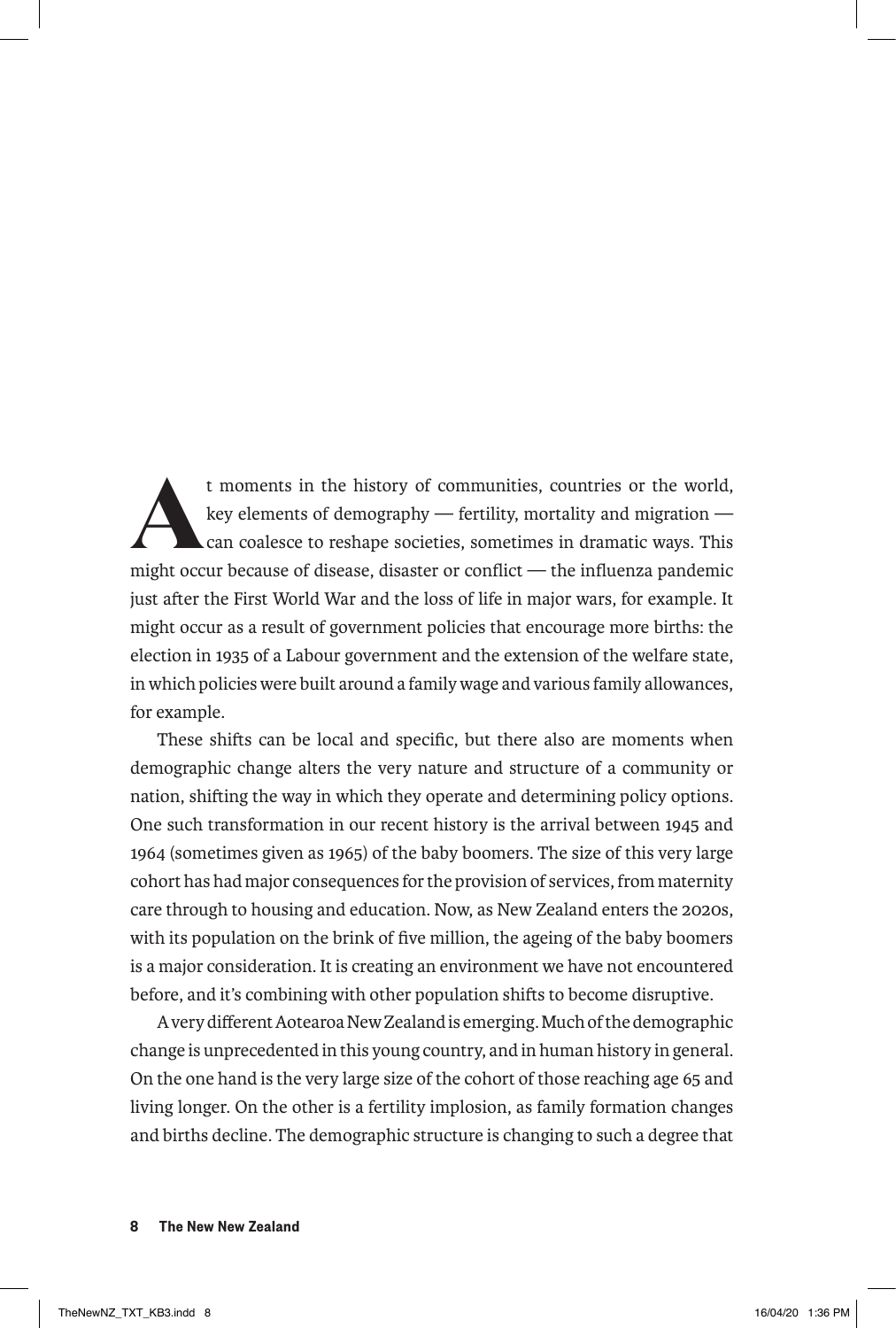much of what we have put in place by way of policy or the provision of amenities and services is simply no longer appropriate or adequate.

When a society is both structurally and numerically ageing, immigration is one — or a partial — solution to the need for a workforce that will support an ageing population. But there's a paradox: at the very moment that immigration becomes even more important, countries such as the US, Japan and Hungary (or factions within them) are demonising immigrants and seeking to exclude them. New Zealand is not immune to anti-immigrant politics. When COVID-19 arrived in early 2020 many countries either closed or restricted access across their boarders as a measure to reduce the international transmission of the virus. This strategy was also used as an excuse by politicians in some countries to alter and reduce the rates of immigration.

ILI is any other set of data generated by a pool of experts, the statistics<br>and forecasts produced by demographers — the people who study<br>population change — will invite either pessimism or optimism. There is<br>no about see and forecasts produced by demographers — the people who study population change — will invite either pessimism or optimism. There is no shortage of pessimists<sup>1</sup> but I tend to be an optimist.

That optimism stems from the opportunity we have right now to analyse and debate, and from a willingness to change, even when those changes are extremely disruptive. In this book I have tried to limit statistical content, with varying success, and I have not engaged in some of the necessarily complex technical discussions about the generation or analysis of statistical material. What I have tried to emphasise, rather, is what I see as the more important trends and issues. If we do not engage with the implications of our current and future demography, using new (and often radically different) thinking, we gift future generations of New Zealanders a number of problems. We do them a major disservice.

After all, we have got to nearly five million people far more quickly than anyone had predicted, at a rate the public was probably largely oblivious to. If those growth trends continue, how long until we are at six million? Is there a willingness to understand the evidence and to be open to what demographers are pointing out? And how proactive and forward-looking are our leaders likely to be? The new New Zealand is here, and we need to talk about it.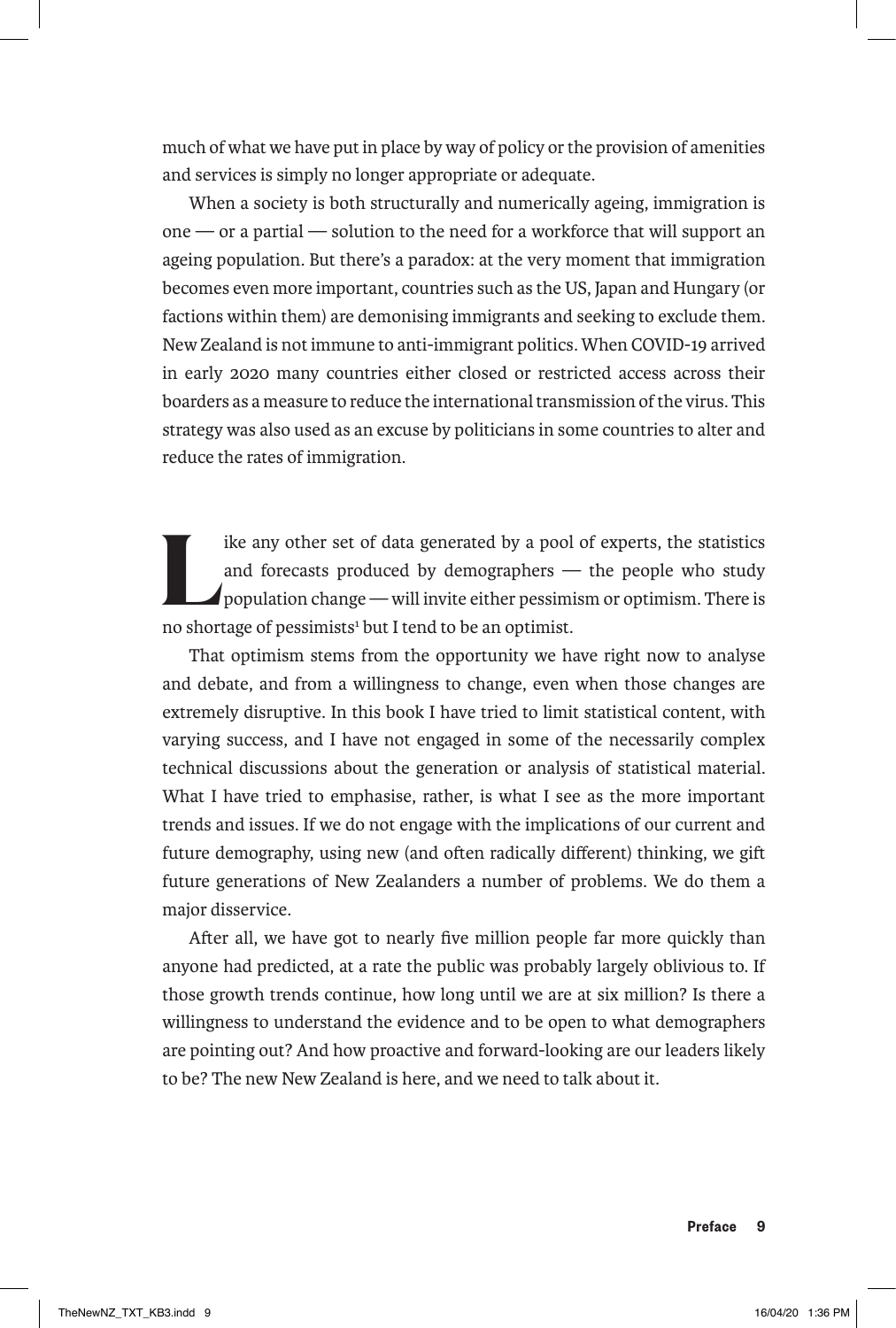## **Chapter One A Reshaped Society**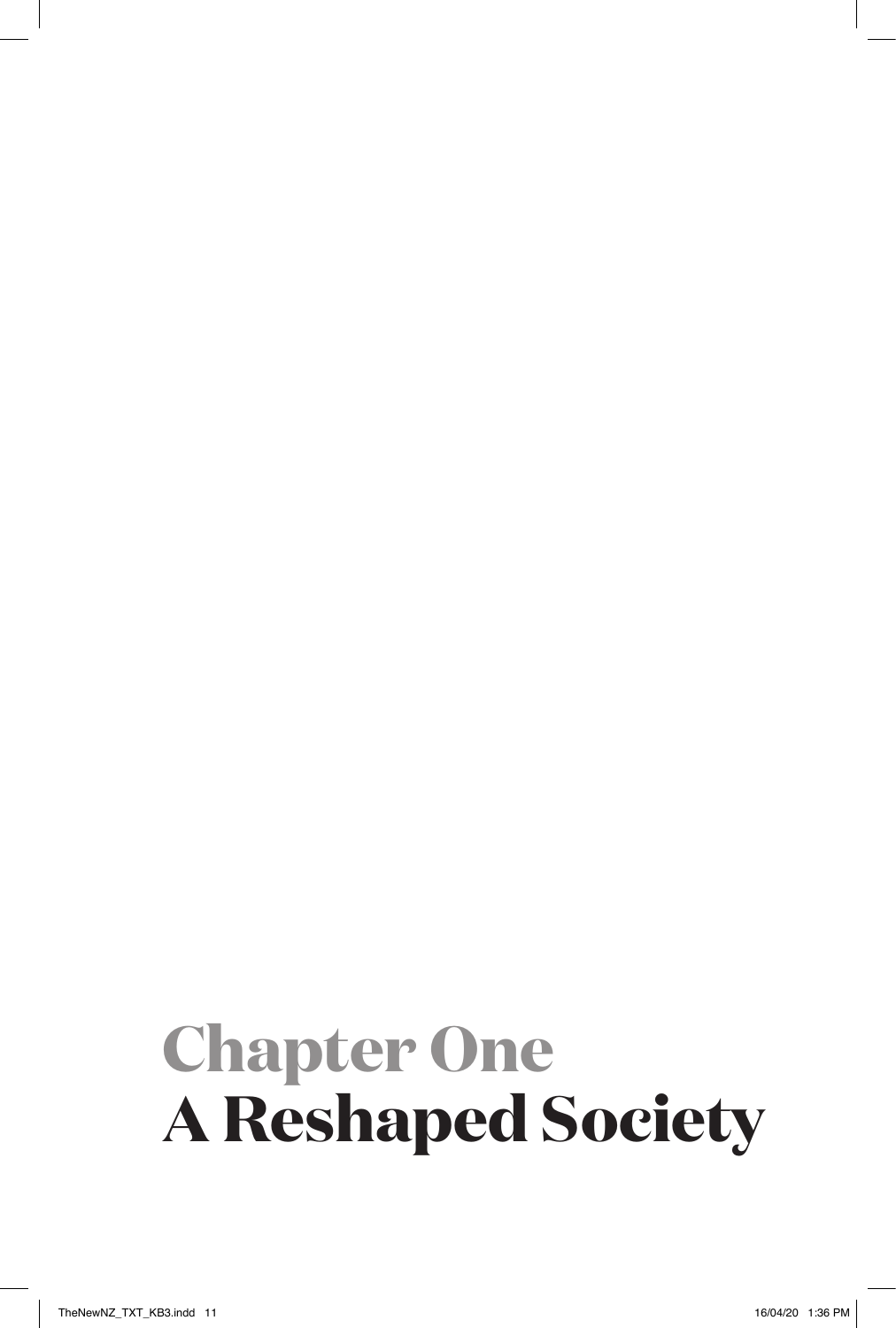**DEMOKER CONSERVINTS CONSERVINTS AND SOCIETIES, globally and locally, although predicting population change and outcomes with certainty can be a fraught business. The change in fortility patterns over recent decodes on the** societies, globally and locally, although predicting population change and outcomes with certainty can be a fraught business. The change in fertility patterns over recent decades, or the overall population decline of a number of high-income countries, would have all been difficult to predict 40 years ago, even though some demographers were already discussing the nature and implications of an anticipated demographic transition. Nevertheless, it would have been difficult to fully anticipate quite what would change, especially in relation to fertility. Moreover, demographic changes are now occurring at a fast pace compared with the past, when (with the exception of an event such as the Black Death in the Middle Ages) population dynamics were more stable and changed much more slowly.<sup>1</sup>

A degree of uncertainty remains, as the impacts of COVID-19 demonstrate, but we also have evidence and sophisticated modelling that allows us to anticipate with some accuracy what is likely to happen, especially over a twoto three-decade horizon. These projections are always constrained by the fact that demography is never an 'exact science'.2 However, as Alex Newman, writing in the *Investors Chronicle* in 2018, said, 'Ultimately, human populations are the product of billions of private decisions and interactions, influenced by myriad unpredictable policies, events and attitudes. Yet taken together, they often follow currents that point to probable futures.'3

The question is whether we stress the negative or the positive. As Newman notes, demography, like economics, is often the basis for 'doom-laden visions of the future'.4 British demographers Danny Dorling and Stuart Gietel-Basten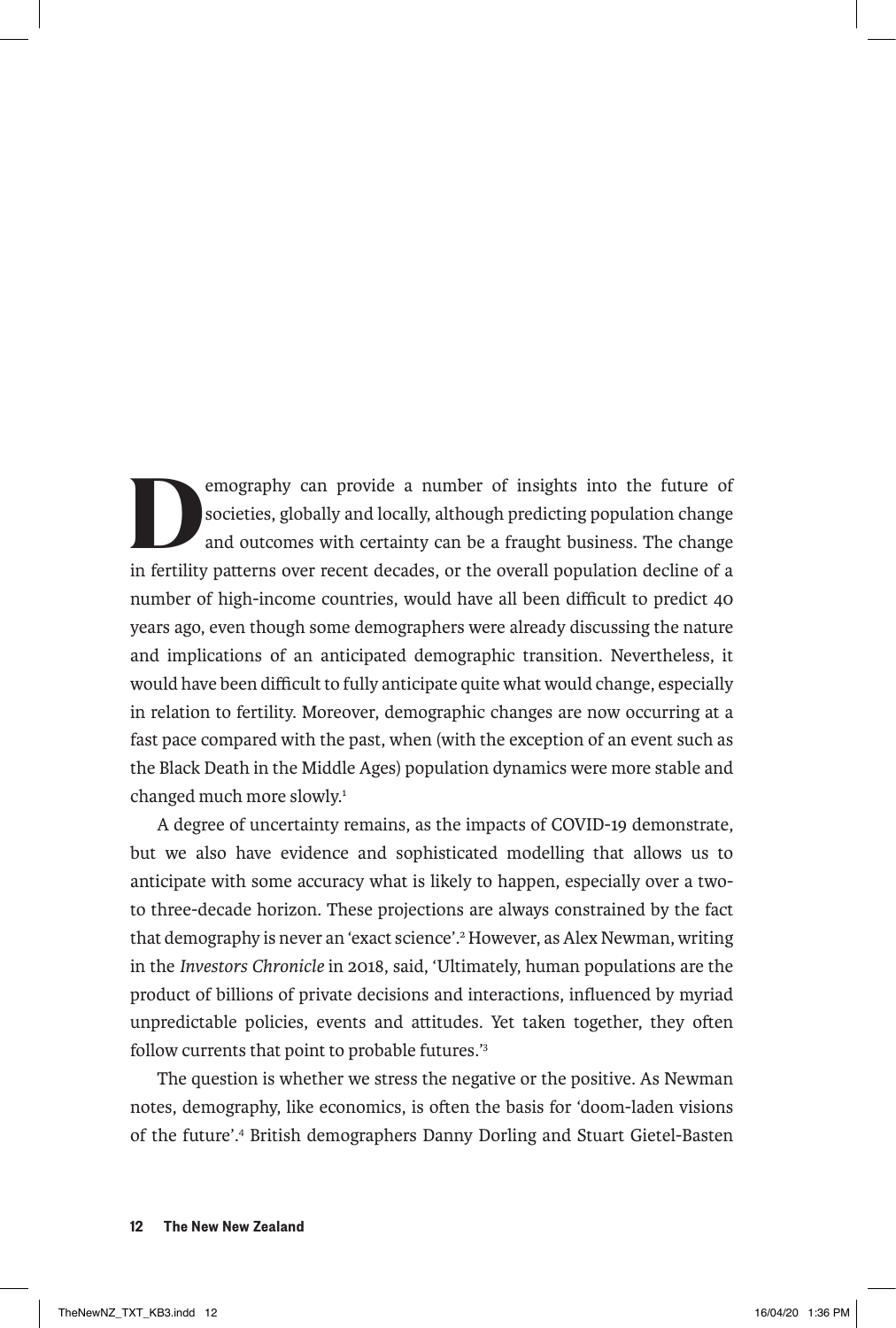point out that much of the 'profoundly depressing' nature of many demographic projections is based on error or even the abuse of demographic understanding.5 That's why an important counterbalance is the acknowledgement that, while ageing and declining fertility are two very challenging factors, the current environment is also a product of major advances in health improvements, whose benefits we all enjoy. Nicholas Eberstadt, the Henry Wendt Chair in Political Economy at the American Enterprise Institute, wrote in 2010:

This global population explosion [a quadrupling of the earth's population in the twentieth century, with a doubling of life expectancy] was, in reality, a health explosion: the entirety of the enormous increase in human population over the past several generations was due to dramatic declines in mortality and improvements in health conditions.<sup>6</sup>

If this improvement in health and life expectancy characterised the twentieth century, then a fertility 'implosion' is due to characterise the twenty-first.7 New Zealand, like other high-income and developed countries, is facing 'age structural transitions' (or demographic oscillations),<sup>8</sup> in which certain population cohorts (at a national or community level) change in size relative to other cohorts. The New Zealand demographer Natalie Jackson argues that, instead of focusing on the growth rate of a population, or its size, the more important aspect to consider is its composition: age, sex, ethnicity and social cohort.<sup>9</sup> She also argues that while it is important to understand the nature of 'demographic generations' (we might refer to them as particular cohorts, such as baby boomers), there are also 'sociological generations' — groups that hold a particular set of values or have shared in influential events, such as a major economic depression.<sup>10</sup>

I want to make three comments. First, the demographic changes experienced globally, and by high-income countries such as ours, are such that the past is not a good indicator of the future. The demographic transition is so profound that there is little in our historic responses to guide us in the future. For instance, in 2017 there were more people aged over 65 than there were aged under five; this has never previously occurred in high-income countries. Second, we have choices about how we approach these changes: we can stress their cataclysmic nature and worry about the consequences, or we can see potential and possibility in them.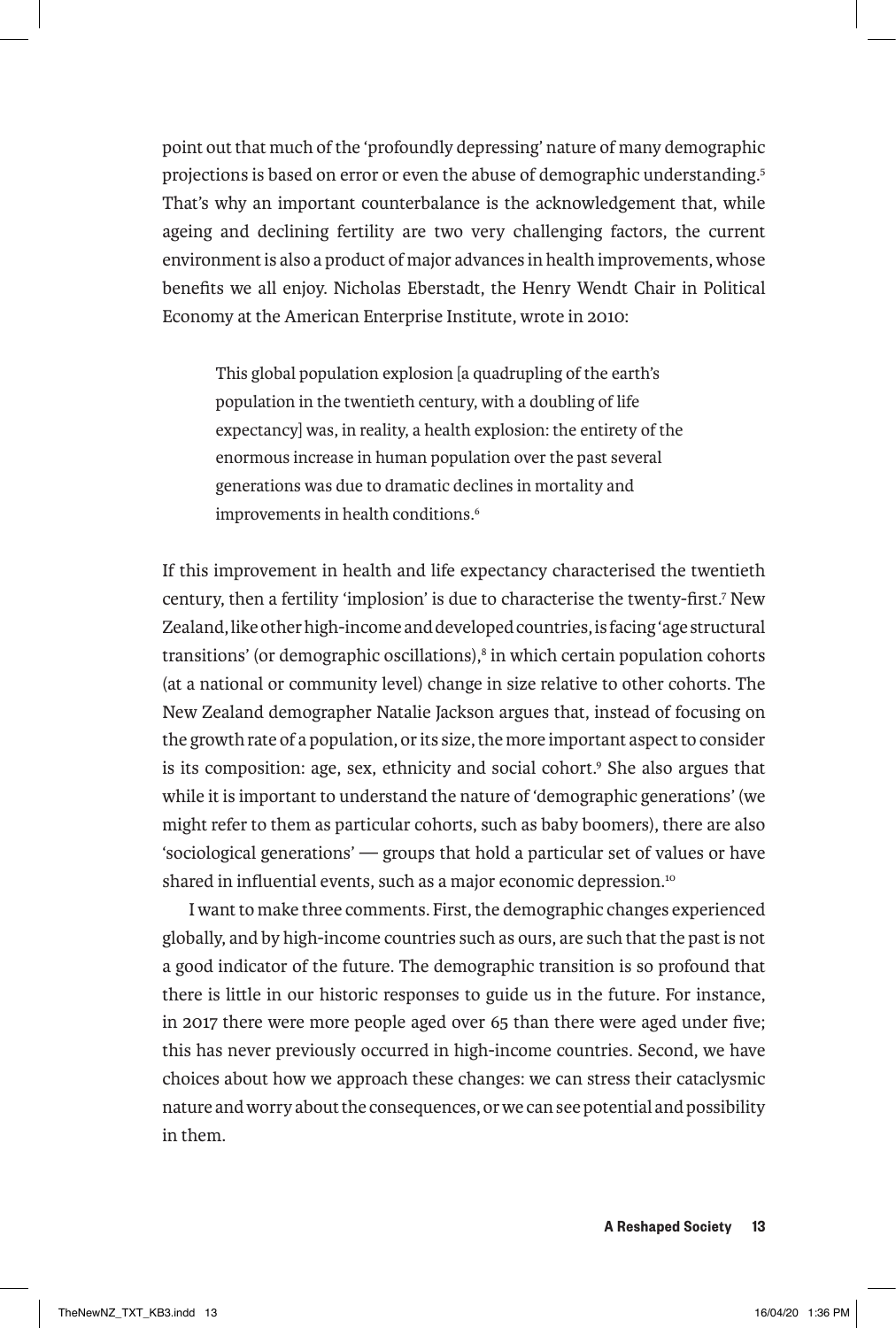And finally, we need to think creatively and boldly about what these changes mean and how we should, as national and local communities, respond. New Zealand's current debates about immigration policy and ideal quotas are not informed by national population policy considerations or agreed levels of growth and size (and the spatial distribution of the population). It's the sort of thing we ought to have an informed national conversation about.

So, what are the major components of this demographic transition? In no particular order they are as follows.

#### 1. Population Stagnation or Decline

In 2015, the World Economic Forum focused on China's demographic challenges, which the country was facing much earlier than anticipated.<sup>11</sup> The discussion went on to note that of the 56 countries with a population of 20 million or more, nine are already experiencing population decline. Others will see population stagnation or decline in the future. These include: Germany, Japan, Ukraine, Russia, South Korea, Poland, Italy and Spain. Ukraine, for instance, is expected to drop by 22 per cent by 2050, and Japan by 15 per cent; it is anticipated that Germany will drop by 7.7 per cent in the same period, although this does not necessarily factor in immigration. And then there is China, which will shrink by 28 million people, or 2.5 per cent of its population, by 2050.

If those countries under 20 million are added, then many more countries will have smaller national populations in the future, including Bulgaria and Romania. Singapore is experiencing well below replacement levels of fertility (1.2 births per woman when replacement level fertility is 2.1 births), but projections are that its population will nonetheless grow due to immigration, even if the latter is a fraught political issue.12 Australia's population growth has fallen since 2008 and is not expected to increase significantly in the immediate future; there will be growth, but it will be muted, given that births are 'static, deaths are rising and net migration is experiencing a cyclical low'.13 Net gains from immigration will maintain some growth. The result for Australia is that the country is currently experiencing an annual population growth rate of 1.3 per cent, compared to 2.19 per cent in 2008.

Many countries will see population decline through to mid-century. This will then have a range of impacts, one of the most important being labour force supply and availability. American business writer Linette Lopez, writing for the World Economic Forum, stated in 2015: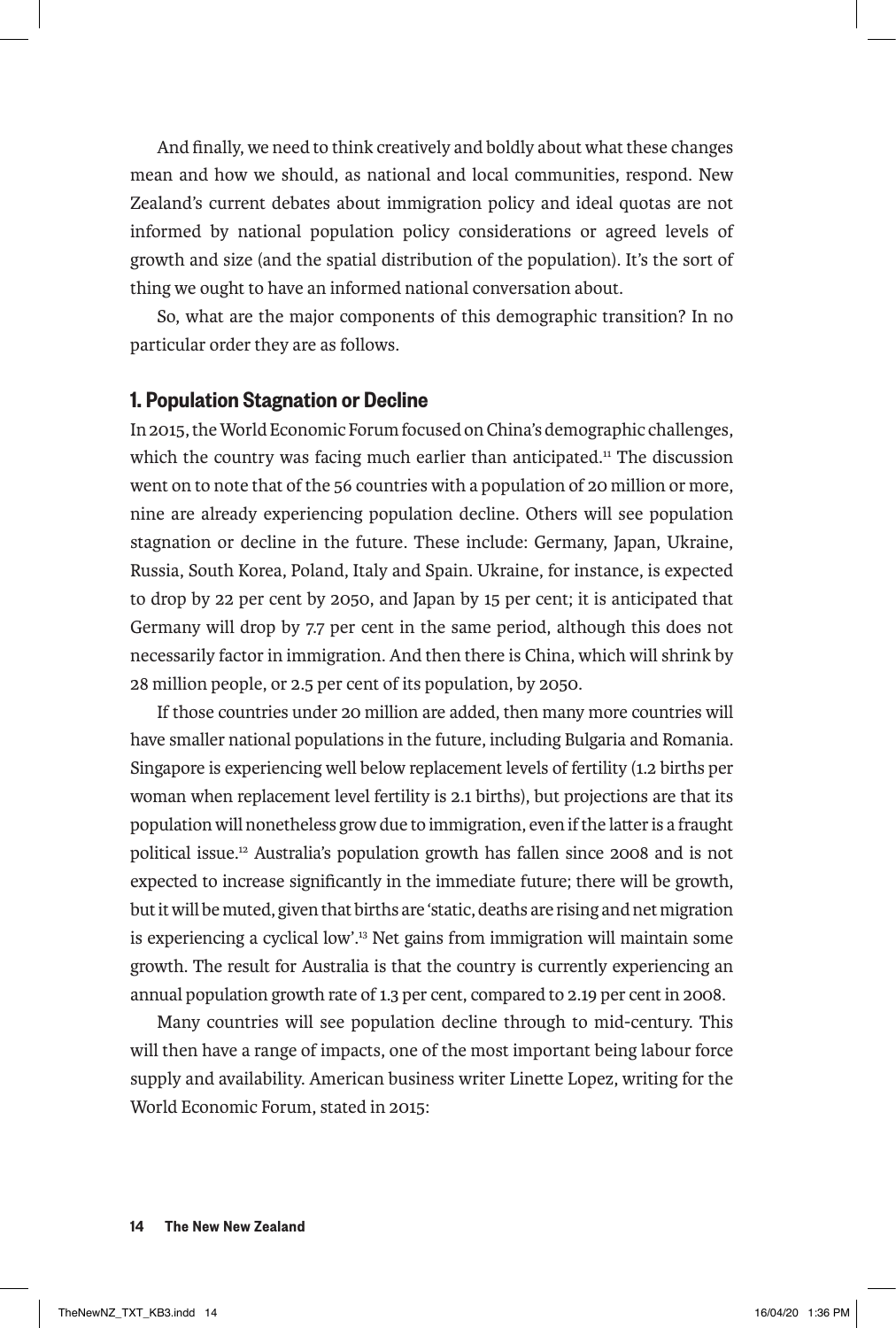It is already fairly clear that lower birthrates and increased percentages of aged people have begun to slow economic growth in much of the high-income world, and can be expected to do the same in long ascendant countries such as China and South Korea. . . . There are several reasons these demographic shifts portend economic decline. First, a lack of young labor tends to drive up wages, sparking the jobs to other places . . . The second problem has to do with the percentage of retirees compared to active working people . . . Finally, there is the issue of consumer markets . . . and the slowing consumption of goods.<sup>14</sup>

Japan's labour force, for example, has been declining since the 1990s and will be one-third smaller by 2035.15 This is compounded by the unbalanced ratios between those who are in the workforce and those who are not, and who are reliant on some sort of support (they range from the young to the old, and include those on benefits or needing care). The dependency ratio in most advanced countries for the mid- and, often, late-twentieth century was approximately 4:1 (four in paid employment to one dependent), and even higher if the ratio was calculated as the number of workers in relation to those aged over 65. By the mid-twenty-first century, many high-income countries will have a ratio of 2:1, and in some, such as Japan, the ratio will be even lower than this.<sup>16</sup>

In 2020 the implications of both ageing societies and population stagnation have been underscored by the COVID-19 pandemic. As the Wittgenstein Centre for Demography and Global Human Capital noted, the 'severity of COVID 19 . . . does not depend only on a country's health system and policy measures, but also on age structure, regional distribution and social behaviour'.17 It goes on to state that the higher proportions of those aged over 80 in Italy and Spain (7 per cent and 6.2 per cent of their populations respectively compared to the EU average of 5.6 per cent) combined with more intensive intergenerational impact and demography explained the societal vulnerability to COVID-19.

The 'global demographic transition', in which declining fertility and structural ageing combine to produce the *end* of population growth, has begun with high-income countries and will expand to a range of other (medium- and low-income) countries.<sup>18</sup> This transition and its implications were first discussed at the end of the Second World War,19 but were not fully understood until more recently as countries began to experience lower population growth and then,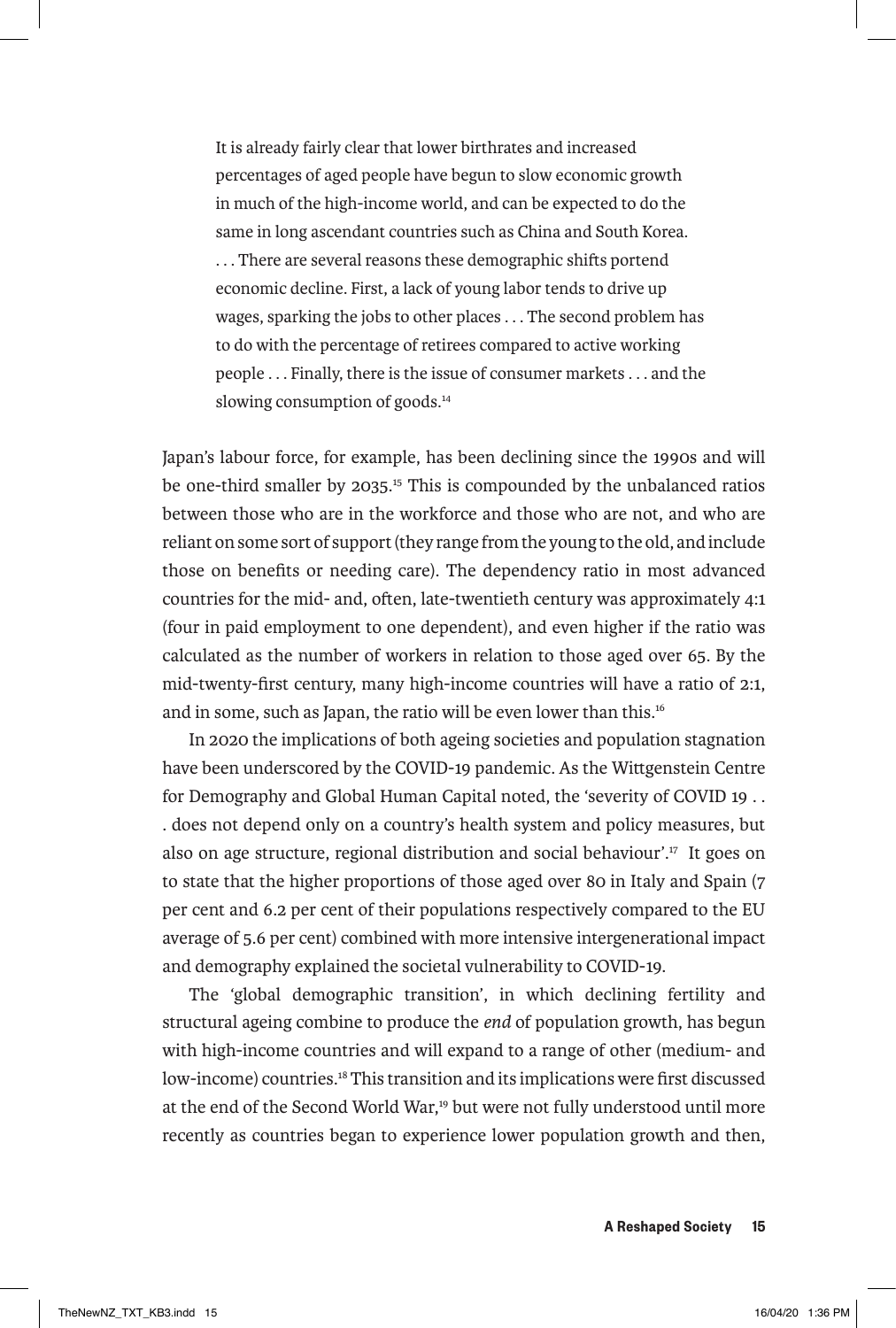for some, a decline in actual population numbers. This 'end of growth' is viewed by politicians and others with concern and many find discussing the resulting stagnation or decline difficult, as though it were an indication that they, or their community/country, have failed. But others note that there are benefits.<sup>20</sup>

### 2. Fertility

One of the most challenging shifts in the demography of developed societies has been the drop in fertility rates<sup>21</sup> to below replacement level  $(2.1$  births per woman over a childbearing lifetime), and the implications for the demographic profile of that society. In the G7 countries in 2016, France had the highest fertility (1.9), followed by the US and Britain (both 1.8), Canada (1.5) and Germany (1.6) and then Japan (1.4) and Italy (1.3). In the sixth national census, China's total fertility rate (TFR) was given as 1.18, although it is probably higher than this given the under-reporting of births. $22$  (Elsewhere it is given as 1.5.) Once a country drops below 1.5, it is classified as a 'very low fertility country', and this may become something of a major political and policy issue — as is the case in Japan, for instance<sup>23</sup>

The fertility decline is driven by increasing urbanisation, the educational levels and workforce participation of women, the costs of having and raising children, and changes to cultural behaviours and beliefs associated with both families and children.<sup>24</sup> In this context, it has been difficult to know what measures, such as pro-natal or family policies, might make a difference to declining or low fertility. Most such policies have little impact on birth rates.

Declining fertility means a drop in labour supply as the size of the cohorts entering the workforce from the compulsory or tertiary education sector remains flat or even declines. It also means a decline in the ratio of tax and social insurance income to national income or the amount of GDP available for welfare and retirement benefits, and a change in the dependency ratio.

These are not inconsiderable issues. In the latter decades of the twentieth century and the first decade of the twenty-first, the growth in labour and the resulting demographic dividend has been most obvious in China and India, where labour growth has been accompanied by economic growth. (For the last 40 years, China's annual GDP growth has averaged 10 per cent per annum, which, as some commentators point out, is historically unprecedented.)<sup>25</sup> However, in the immediate future, the growth of labour will mostly occur in sub-Saharan Africa, followed by Pakistan and Bangladesh, none of which have been associated with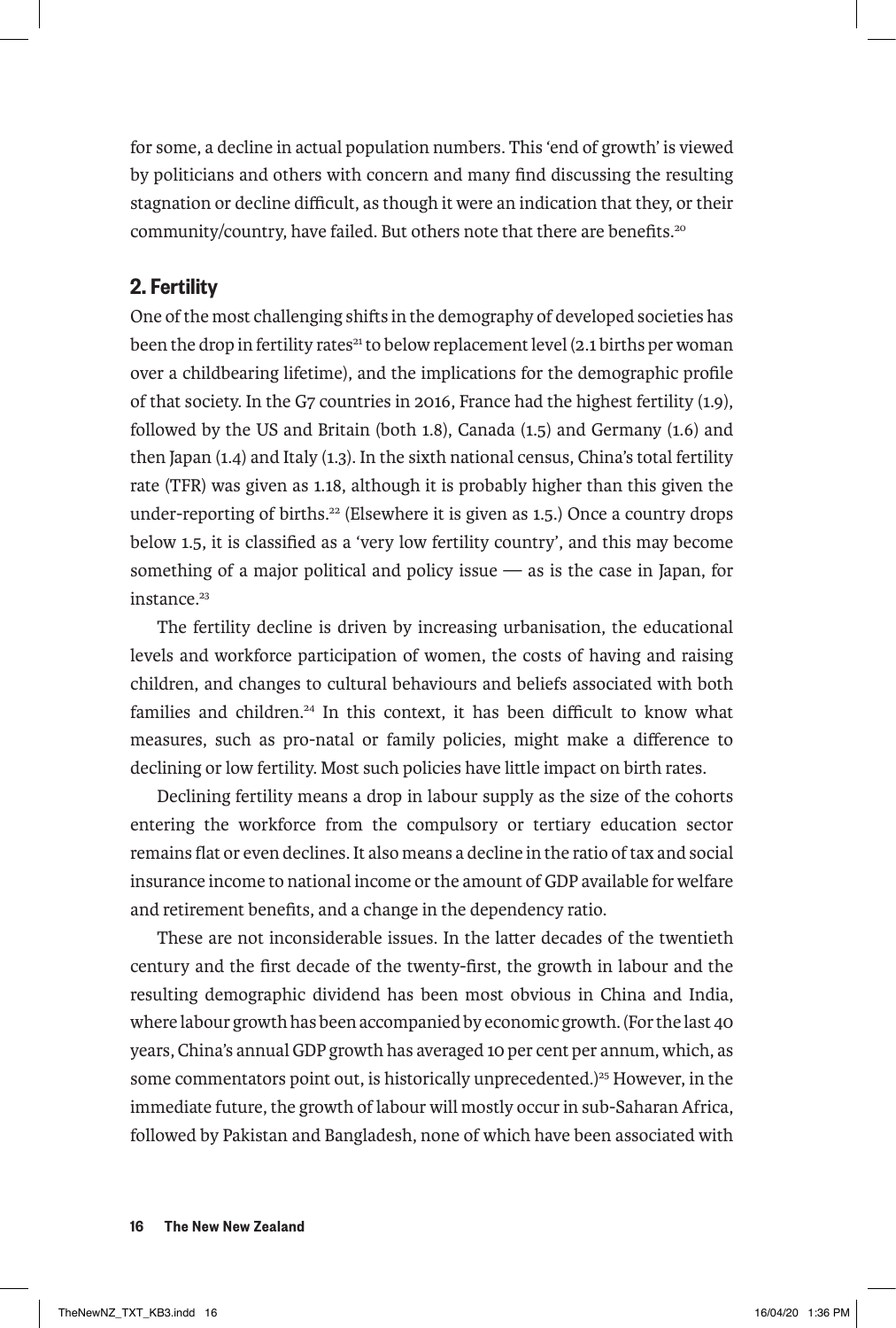good records of economic performance.26

### 3. Ageing

One of the most important changes to occur in many societies is a result of ageing, as the numbers of those over a particular age, normally taken as 65, increase in both absolute and relative (as a proportion of the total population) terms, and as people live for longer. The effect of this is that high-income countries are experiencing unprecedented absolute and relative numbers of those in older age groups.

This is most obvious in countries whose populations began ageing in the 1980s, such as Germany and Japan. More surprisingly, it also affects China, whose population is expected to peak in 2029 at 1.44 billion before it begins to decline in size. But the compositional influences are important. In 1987, just 4.2 per cent of China's population were 65 or older. By the mid-2020s, this will be 14 per cent and climbing, and China will officially become an 'aged' country.<sup>27</sup> By 2050, 330 million Chinese will be over the age of 65. It will have taken just 23 years for the proportion of the Chinese population aged over 65 to rise from seven to 14 per cent. This is extraordinarily fast compared to Germany (which took 40 years to achieve the same shift), the UK (45 years), the US (60 years) or France (115 years). $28$ 

A number of factors help explain this shift in China's ageing population. The one-child policy introduced in 1980 has had ongoing effects on the number of women of childbearing age (not helped by gender manipulation during the onechild era, where male offspring were preferred to female so that 118 males were born for every 100 females). It has also set a new fertility pattern that has proven difficult to shift in recent years. (The one-child policy was only publicly relaxed in 2016.)<sup>29</sup> China is already experiencing both structural and numerical ageing, and is catching up to the ageing of high-income societies.

The process of ageing has been very obvious in countries that experienced a baby boom in the mid-twentieth century, such as Australia, Canada and New Zealand. (New Zealand experienced a larger and more sustained baby boom than nearly every other high-income country.) These baby boomers began to reach 65 years of age in 2010, with numbers increasing significantly by 2013. By the 2020s those aged over 65 will outnumber those under 15 years of age, including in New Zealand (although it might occur later here because fertility has remained at replacement levels for longer). Within just over a decade Japan will